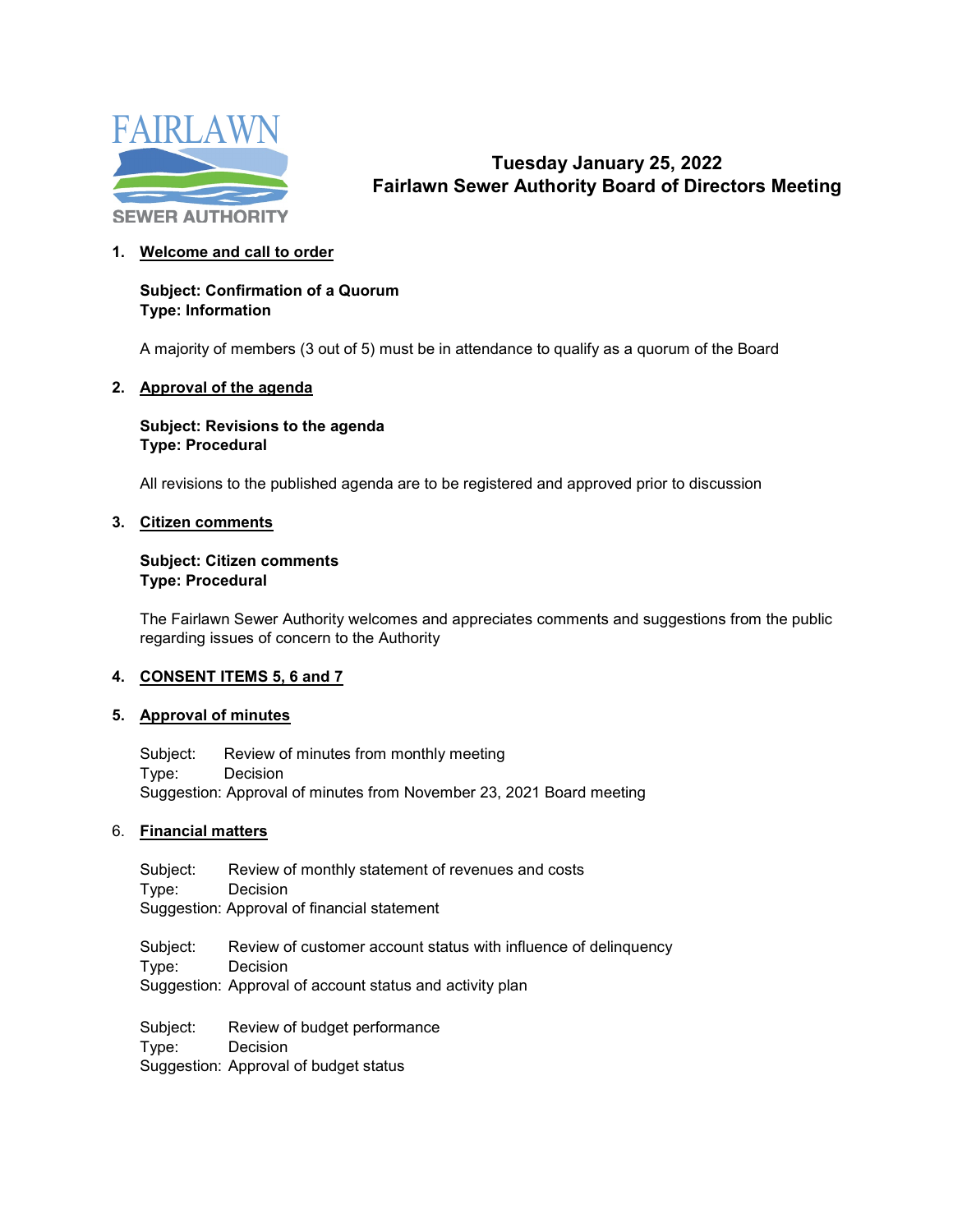#### **7. Informational items**

| Subject:           | Status of financial disclosure responses                                                                                |
|--------------------|-------------------------------------------------------------------------------------------------------------------------|
| Topic:             | Information                                                                                                             |
| Subject:           | <b>PSA work hours</b>                                                                                                   |
| Topic:             | Information                                                                                                             |
| Subject:           | Discussion taken regarding possible office location                                                                     |
| Topic:             | Information provided at the meeting                                                                                     |
| Subject:<br>Topic: | Request submitted for alternative mailing quotation<br>Information<br>No response has been provided from Pulaski County |
| Subject:           | Rocas' expansion plans                                                                                                  |
| Topic:             | Information                                                                                                             |
| Subject:           | Timberlane wireless auto dialers have been installed and are working                                                    |

Topic: Information

#### **8. Action items new business**

| Subject:             | Nominations and election for chairperson for calendar year 2022 |
|----------------------|-----------------------------------------------------------------|
| Topic:               | Discussion and decision                                         |
| Suggestion: Decision |                                                                 |

Subject: Nominations and election for vice-chairperson for calendar year 2022 Topic: Discussion and decision Suggestion:Decision

| Subject:             | Define project approach and priority – Fairlawn Avenue and Rt. 114 |
|----------------------|--------------------------------------------------------------------|
| Topic:               | Discussion and decision                                            |
| Suggestion: Decision |                                                                    |

Subject: Review contractor names and contact information from board members Topic: Discussion and decision Suggestion:Decision

Subject: Postmaster feedback associated to our current invoicing process Topic: Discussion and decision Suggestion:Decision

Subject: Revise delinquency penalties Topic: Discussion and decision Suggestion:Decision

Subject: Discuss actions related to Sweeney account Topic: Discussion and decision Suggestion:Decision

Subject: Discuss actions related to Ball account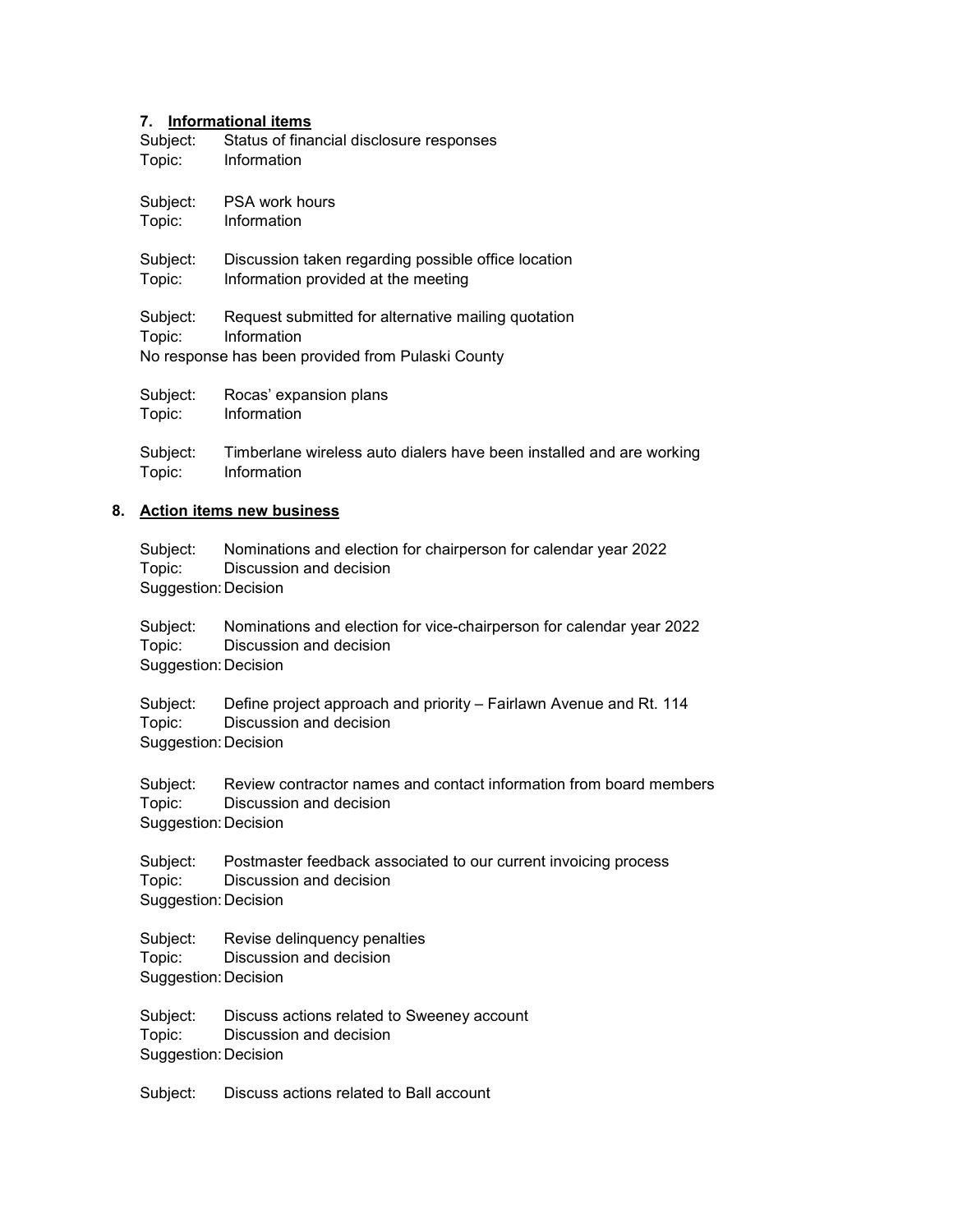Topic: Discussion and decision Suggestion:Decision

Subject: Discuss actions related to Minnick accounts Topic: Discussion and decision Suggestion:Decision

Subject: Discuss actions related to Pulaski County account Topic: Discussion and decision Suggestion:Decision

## **9. Action items old business**

Subject: Review rate suggestions Topic: Discussion and decision Suggestion:Decision

Subject: Confirm February meeting plans Topic: Discussion and decision Suggestion:Decision

## **10. Attorney's comments**

## **11. To do listings (highlighted items are being worked on currently)**

- **A.** Brooklyn Road sewer extension
- **B.** Hickman sewer extension
- **C.** Riverbluff sewer extension
- **D.** Riverbend sewer extension project stopped
- **E.** Change pump stations to wireless partially completed
- **F.** Belspring Estates sewer service project stopped
- **G.** Walnut line replacement tree roots
- **H.** Customer Town Hall no immediate plans
- **I.** Madison Avenue tree roots
- **J.** Oxford Avenue line replacement completed
- **K.** Review invoice mailing options started
- **L.** CCTV Rt. 114 line segment completed
- **M.** Define project actions Rt. 114 and Fairlawn Avenue started
- **N.** Repair open drains behind Salvation Army completed
- **O.** Find water meter at Brooklyn location
- **P.** Duke's to retreat specific sewer lines
- **Q.** Upgrade plumbing at Timberlane pump station

## **12. Adjournment**

**The next Board meeting is February 22, 2022 at 6:00 P.M.**